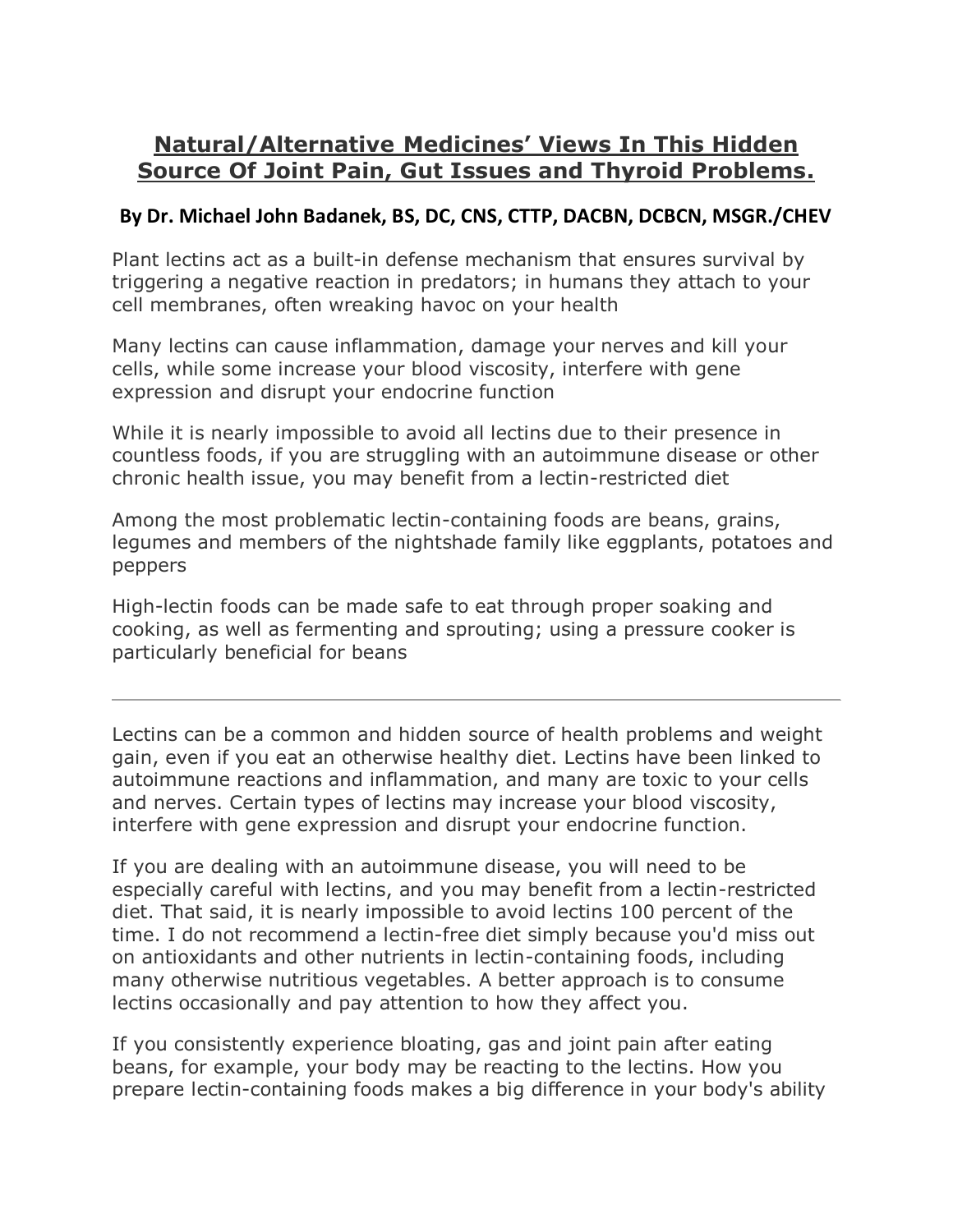to handle them, and using a pressure cooker is by far the best approach. If you've been eating a whole-food diet yet find yourself struggling with unexplained weight gain and/or stubborn health problems, it might be time to limit the lectins.

## **What Are Lectins?**

Lectins are sugar-binding plant proteins that attach to your cell membranes. They are a form of protein found in all kinds of plants and animal foods, which some consider to be a low-level toxin. Lectins provide a built-in defense mechanism that triggers a negative reaction in predators, aiding in their survival. About plant lectins, Dave Asprey, founder of Bulletproof.com, states:

*"There are countless varieties of lectins in nature … Plants evolved to reproduce. They actually have no interest in being a food source for you, or even for insects or fungi. Since they are not good at running away, plants developed natural pesticides and repellents to protect themselves and their seeds from hungry animals."*

Precision Nutrition shares some additional information regarding lectins:

*"Lectins are abundant in raw legumes and grains, and most commonly found in the part of the seed that becomes the leaves when the plant sprouts, also known as the cotyledon, but also on the seed coat. They're also found in dairy products and certain vegetables.*

*Lectins in plants are a defense against microorganisms, pests and insects. They may also have evolved as a way for seeds to remain intact as they passed through animals' digestive systems, for later dispersal. Lectins are resistant to human digestion and they enter the blood unchanged."*

According to Healthline, "The 'stickiness' of lectins makes them prone to attaching to your intestinal wall. This is the main reason why excessive lectin intake causes digestive distress." High levels of lectins are found in beans, grains and legumes, as well as dairy and vegetables within the nightshade family. Many other foods contain lectins, at lower and less potentially toxic amounts.

## **How Lectins Can Harm Your Health**

Because they resist digestion, lectins act as "antinutrients," which means they have a detrimental effect on your gut microbiome by shifting the balance of your bacterial flora. One of the worst culprits is wheat germ agglutinin (WGA), which is found in wheat and other seeds in the grass family. I consider Dr. Steven Gundry, author of the book "The Plant Paradox: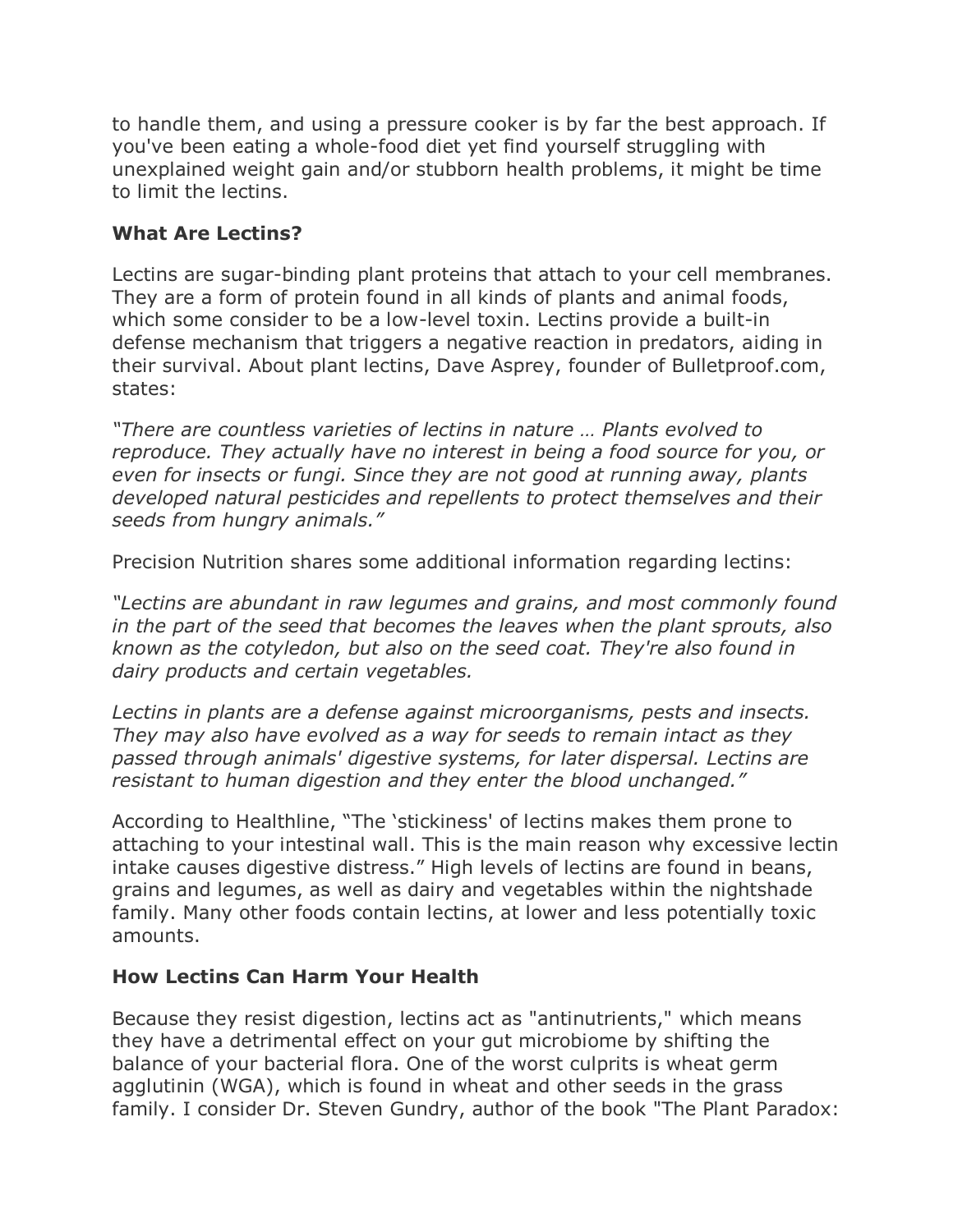The Hidden Dangers in 'Healthy' Foods That Cause Disease and Weight Gain," to be one of the best sources of information regarding how lectins can harm your health.

He suggests some plant lectins can contribute to leaky gut by binding to receptor sites on your intestinal mucosal cells, thereby interfering with the absorption of nutrients across your intestinal wall. Compared to WGA, gluten is a minor problem, says Gundry. That's because WGA has been shown to be one of the most efficient ways to induce heart disease in experimental animals. Due to their negative autoimmune and inflammatory effects, lectins are particularly toxic to anyone dealing with an autoimmune disorder.

If this is you, you may want to consider eliminating lectins or drastically reducing your intake. One manner in which lectins stir up trouble in your body is through molecular mimicry. For example, by mimicking proteins in your thyroid or joint spaces, lectins can trick your body into attacking your thyroid gland and contributing to rheumatoid arthritis. Part of this disease process results in lectins and lipopolysaccharides (also known as endotoxins) penetrating your gut wall, causing a strong immune response.

## **Should You Avoid Beans and Other Lectin-Rich Foods?**

If you are struggling with an inflammatory or autoimmune condition, you may be among those who need to be careful with respect to lectincontaining foods — specifically beans and legumes, grains and nightshade vegetables. Gundry said, "My research and others suggest that lectins cause most heart disease, arthritis, dementia, diabetes and all autoimmune disease." A lectin-restricted diet may be helpful if you are dealing with:

| <b>Arthritis</b>     | <b>Diabetes</b>                                          |
|----------------------|----------------------------------------------------------|
| <b>Heart disease</b> | Irritable Bowel Syndrome                                 |
| Obesity              | Thyroid dysfunction (especially Hashimoto's thyroiditis) |

## **Are All Lectins Bad for You?**

While Gundry declares lectins the greatest danger in the American diet, especially for those with an autoimmune disease, the truth is some lectins, in small amounts, can provide valuable health benefits. Precision Nutrition states: "Lectins are thought to play a role in immune function, cell growth, cell death and body fat regulation." It seems most problems arise from overconsumption or continued consumption, even in small amounts, of certain lectins your body simply cannot tolerate.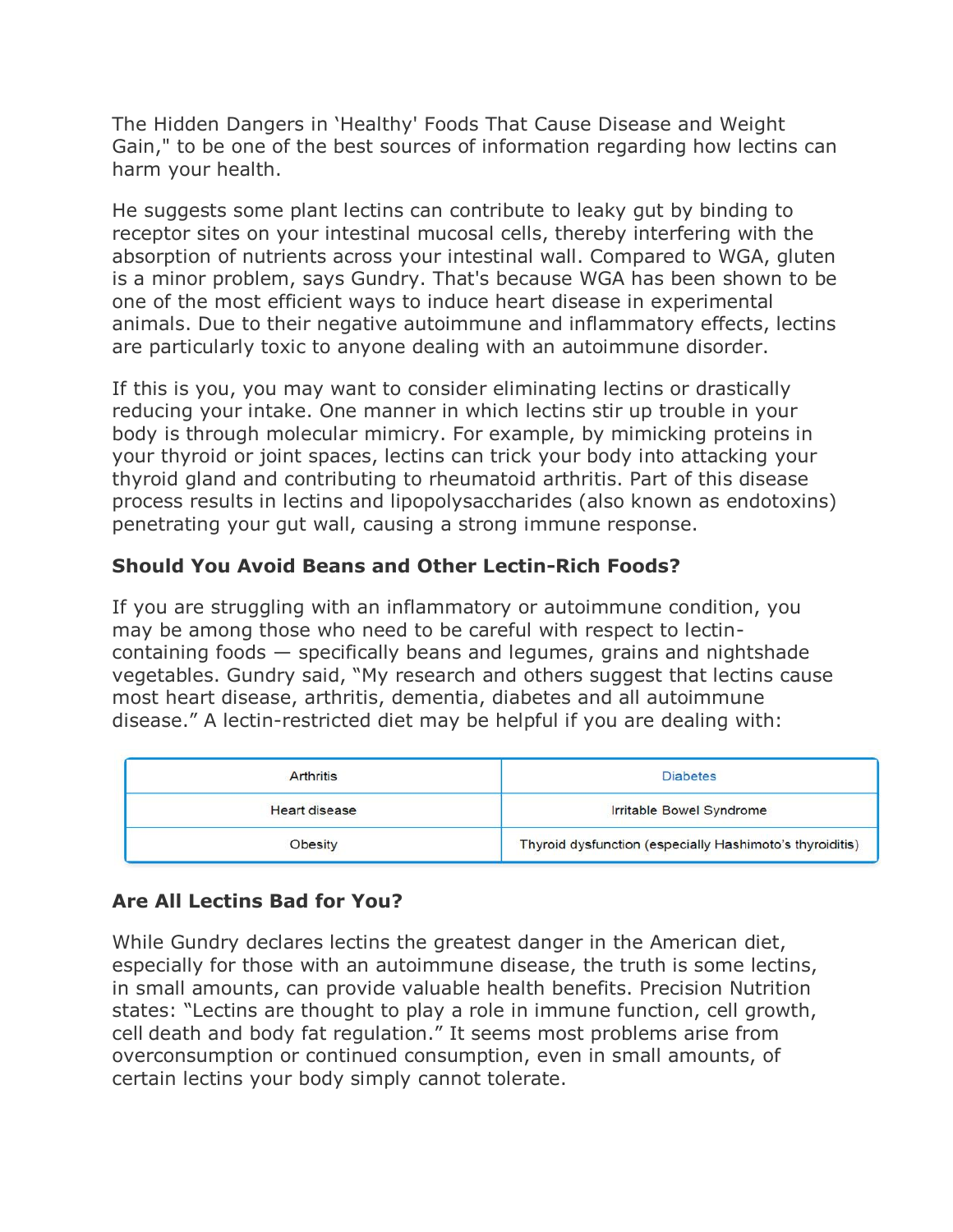From my perspective, it would be a mistake to assume all lectins are bad for you. One of my favorite foods, avocados, contain the lectin agglutinin (persea Americana agglutinin), but I continue to eat them regularly and would not consider them to be a food to avoid. Avocados are a healthy food, and research indicates the agglutinin found in them is devoid of specificity for carbohydrates — it interacts with proteins and polyamino acids instead.

Although tomatoes, as part of the nightshade family, are often listed among the most problematic lectin-containing foods, the heat of cooking them brings about some positive benefits. The antioxidant lycopene in tomatoes has enhanced bioavailability from heating, making tomatoes healthy in other ways. Bean lectins, however, are accompanied by more potentially toxic or allergenic effects. Beyond their lectin content, beans also are high in net carbs.

For this reason, they are best avoided in the initial transitional stages of a ketogenic diet. As you can see, the choice for or against lectins hinges on the particular food in question and the effects lectins have on the eater. While a good deal of controversy has been stirred, the presence of lectins is by no means a sole determinant of the overall value of a particular food to your diet.

#### **The Most Damaging Lectins to Avoid**

Grains and legumes such as black beans, kidney beans, lentils, lima beans and soybeans contain the highest amounts of lectins. Additional potentially damaging lectin-containing foods are:

Dairy products, especially those originating from grain-fed animals

Legumes  $-$  all beans, peanuts and soy

Nightshade vegetables, including eggplant, potatoes and peppers

Wheat and other seeds of the grass family, such as barley, buckwheat, corn, millet, oats and rye

Most lectins are proinflammatory, meaning they trigger inflammation and create advanced glycation end products. C-reactive protein is one example of the many lectins you have circulating in your body right now, and it's used as a marker of inflammation. Lectins are also immunotoxic (capable of stimulating a hyperimmune response), neurotoxic and cytotoxic, meaning they're toxic to your nerves and cells and may induce apoptosis (cell death).

Certain lectins can increase your blood viscosity by binding to your red blood cells. This makes your blood cells sticky, resulting in abnormal clotting.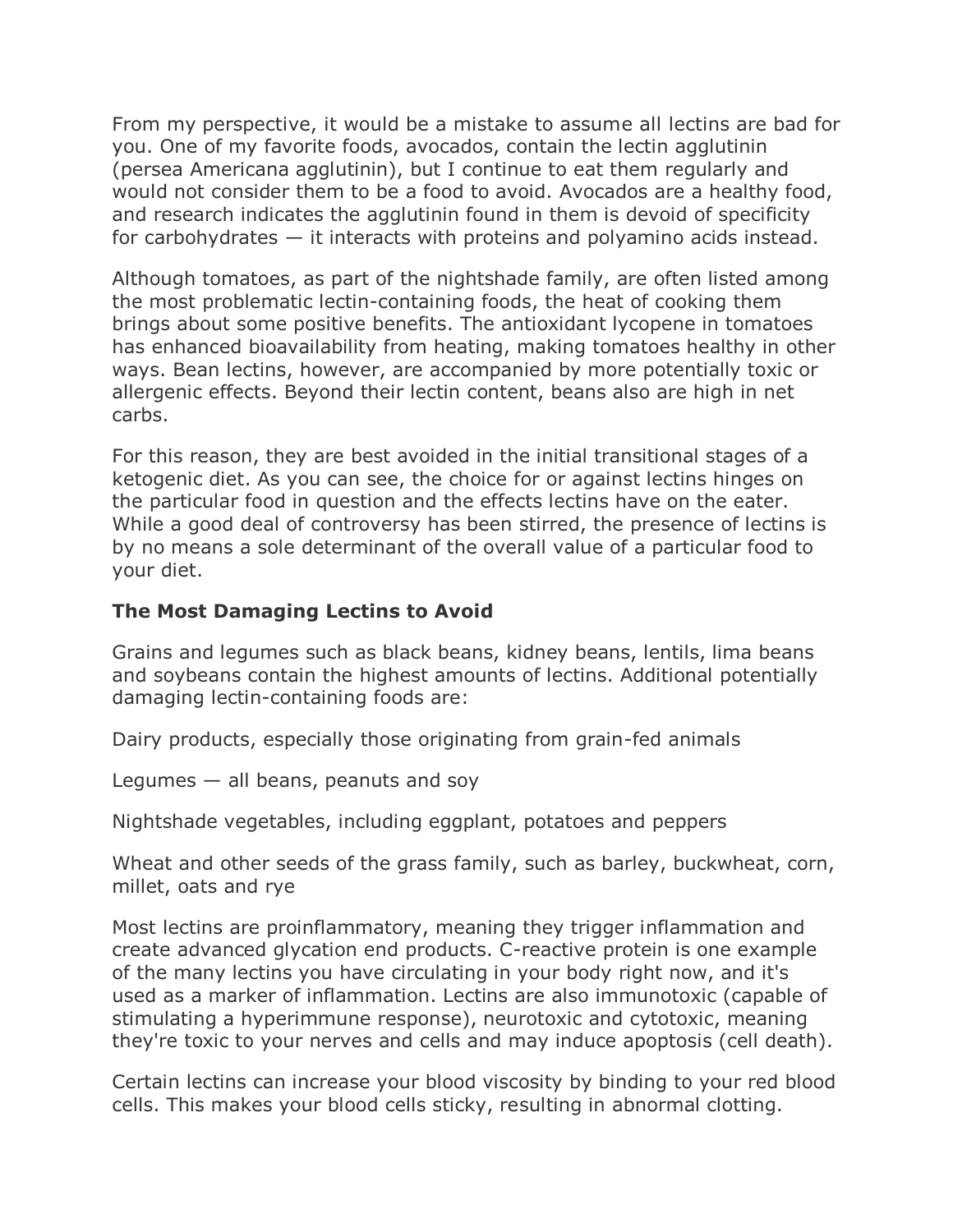Some lectins, such as WGA, have been known to interfere with gene expression and disrupt your endocrine function.

Equally worrisome is the reality lectins promote leptin resistance, thereby increasing your risk of obesity. All of these factors can predispose you to disease. If you have any kind of health problem in which lectins are a suspected contributor, you'd be wise to eliminate the following foods from your diet entirely:

**Cashews, peanuts and unfermented soybean products.** When it comes to soy, your best choices are fermented varieties such as miso, natto, tamari and tempeh.

## **Corn**

**Corn-fed meats.** This includes most meats sold in grocery stores. You can avoid factory farmed, corn-fed meat by ensuring the meat you buy is certified grass fed by the American Grassfed Association.

**Milk with casein A1**. Casein A2 is the normal protein in milk, present in milk from buffalo, goats, sheep and some Jersey cows. Unfortunately, most cows today are casein A1 producers, and the majority of store-bought milk is A1, even if it's organic. A1 proteins are metabolized in your gut to make beta-casomorphin, which can attach to beta cells in your pancreas and incite an autoimmune attack.

You may have mistakenly believed you're lactose intolerant when the effects could actually be a response to the casein A1 in certain types of milk. The best milk to drink is raw milk from organic, grass fed, casein A2-producing cows. Jersey cows produce either casein A1 or A2, so you'll need to check with the farmer to confirm the type of milk produced. Avoid milk from Holsteins because they produce casein A1.

## **Ways to Cut the Lectin Content in High-Lectin Foods**

After eliminating the worst offending high-lectin foods from your diet, you can further reduce lectins in your diet with the following tips:

Peel and deseed your fruits and vegetables. The skin (or hull) and seeds tend to contain the highest amounts of lectins. For example, you'll want to remove the seeds from peppers and tomatoes prior to eating them.

Choose white grains over brown. Gundry believes white rice is preferable to brown because "those who eat rice as their staple grain have always stripped the hull off brown rice before they eat it. That's because the hull contains all the dangerous lectins." If you want to avoid lectins, the best way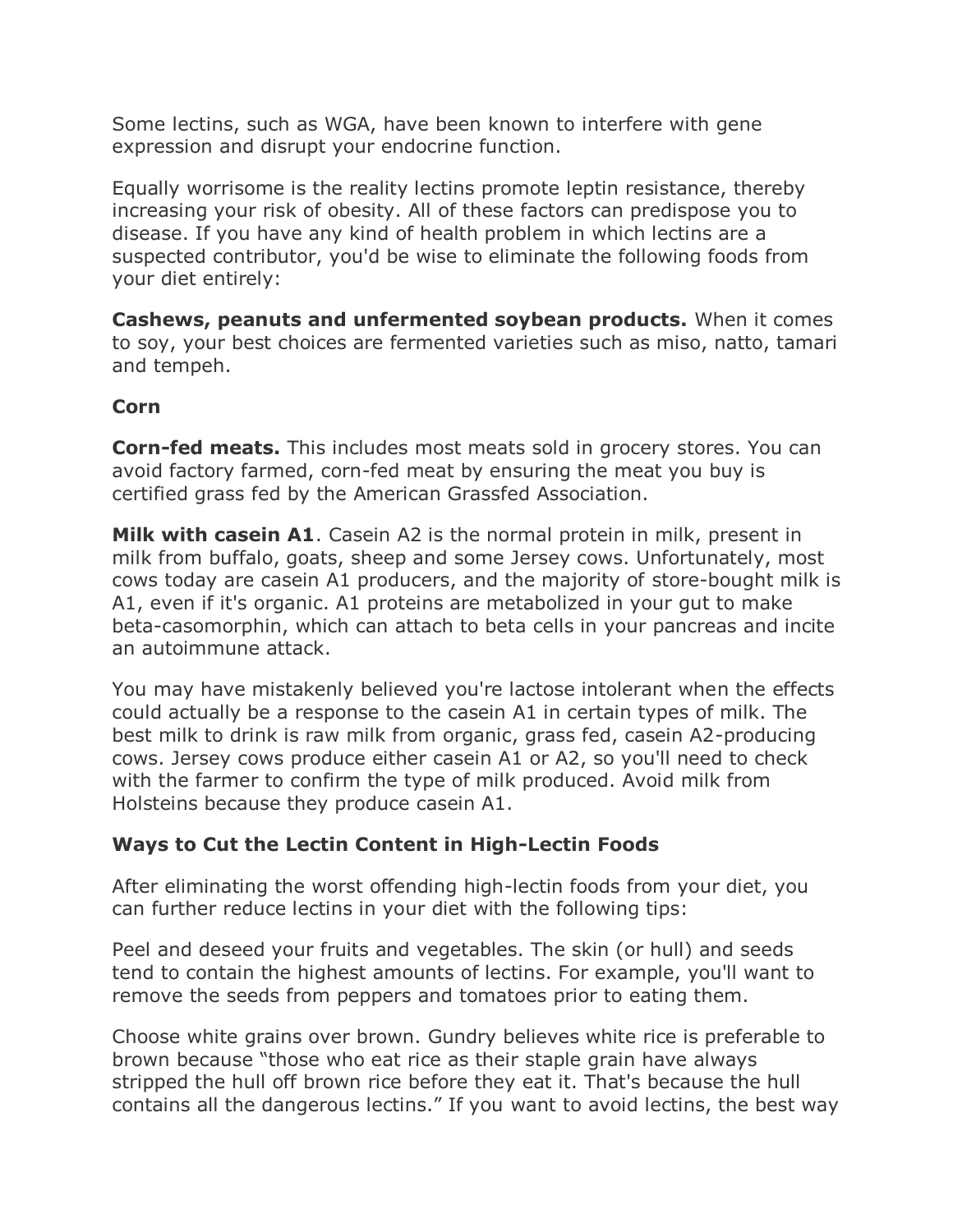to safely eat bread is by choosing organic grains and then using yeast or sourdough, which effectively breaks down the gluten and other harmful lectins.

Sprout beans, grains and seeds. Sprouting deactivates lectins, although there are exceptions. Do not sprout legumes; but the lectin content is actually enhanced when sprouting alfalfa.

Eat fermented foods. Fermentation effectively reduces harmful lectins, and all sorts of vegetables can be fermented, thereby boosting their health benefits.

Use a pressure cooker. The best way to neutralize lectins when cooking is by using a pressure cooker. Gundry says, "If you're cooking with beans, tomatoes, potatoes and quinoa, the pressure cooker is your best bet … But, … it won't even touch the lectins in wheat, oats, rye, barley or spelt." Avoid slow cookers since the low cooking temperatures are insufficient to remove some lectins.

## **Tips for Reducing Lectins in Beans and Potatoes**

If you choose to eat beans, it's imperative you prepare and cook them properly, mainly because eating raw or undercooked beans can have acute, toxic effects. The toxin phytohemagglutinin is common in many varieties of beans, and concentrations are especially high in raw, red kidney beans.

The U.S. Food and Drug Administration (FDA) states eating as few as four or five raw beans may cause phytohemagglutinin toxicity, which is often marked by extreme nausea, vomiting and diarrhea. The FDA notes several incidents of poisoning with respect to the undercooking of beans using slow cookers and Crockpots. To make beans safer to eat, be sure to:

Soak the beans in water for at least 12 hours before cooking, changing the water frequently. Adding baking soda to the soaking water will further neutralize the lectins.

Discard the soaking water and rinse the beans.

Cook for at least 15 minutes on high heat or use a pressure cooker. Many people swear by the InstaPot.

The lectin content in potatoes, which are a member of the nightshade family, will also be reduced by cooking, although only by 50 to 60 percent. On the positive side, most potatoes contain digestive-resistant starch, which consists of complex starch molecules that resist digestion in your small